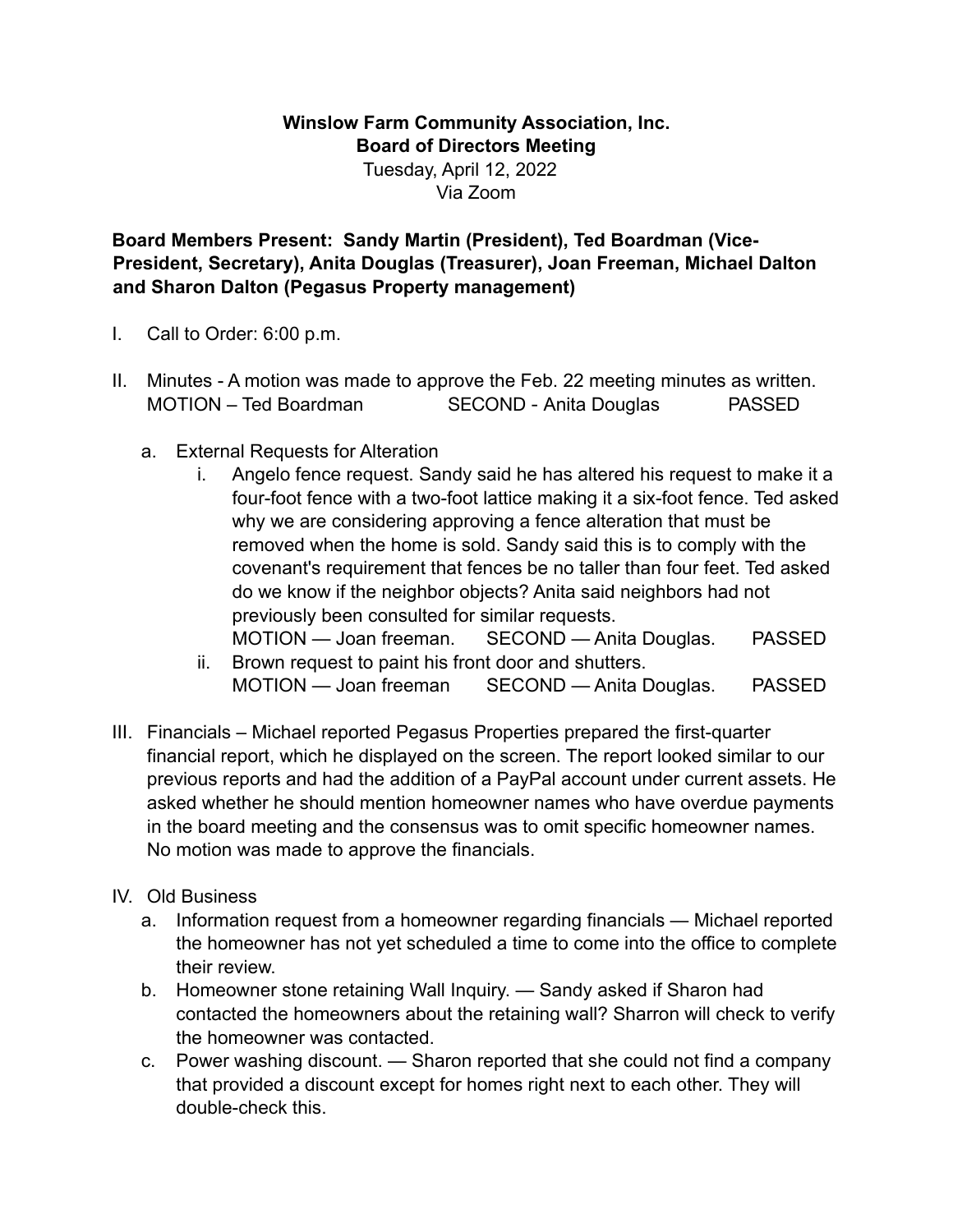- d. Discussion of Laurelwood private property maintenance issues Sharron said that the landscaper checked with the city and the area in question with fallen trees is in a nature conservancy area. Joan said WFCA did pay to have vines removed, bushes trimmed, removed an unsightly bush but has not done pressure washing. Michael said he now has a good email contact for the owner and wants to wait for her response before doing additional work. Sandy reported she was told her father is the actual owner and not the person we have been contacting. Michael said he will find out if we have been communicating with the actual property owner. Ted asked if the attorney has confirmed we have the authority to conduct work on private homeowner property. Joan said the attorney initially said we did but did so without reviewing the WFCA CCRs.
- e. Sandy reported we recently had three people communicating with our attorney. This is problematic and can cause confusion or additional cost. She recommended that Pegasus Properties should be the one to contact vendors unless someone else is specifically asked to do so.
- f. Sandy provided a summary of the non-action board meeting "brain-storming" session. The following topics were discussed.
	- i. Having a designated parliamentarian at the annual meeting.
	- ii. Enhance communication, more homeowner emails
	- iii. A schedule for focusing on particular neighborhoods at upcoming board meetings.
	- iv. Outreach to get neighborhood liaisons for better communication with the WFCA board.
		- 1. Ted asked about the architectural committees, which are specified on the covenants for each neighborhood that does not have an HOA, compared with requesting people be liaisons. Sandy said she did not think people want to be responsible for making decisions for the neighborhood, but would be willing to provide input. Joan said 66% approval is required to appoint a homeowner to the committee and that is not likely to happen. Anita suggested it may be that Laurelwood might want to work toward updating their CCRs and could make changes to how the committee is appointed, as well as update the color scheme.
	- v. We currently have no color specifications for Laurelwood.
	- vi. Being proactive about giving standards out so people don't have to be told after the fact they violated
	- vii. Board email communication
- g. Pond Maintenance Ted and Michael tried to find if there was a service provider that could either provide better algae and invasive plant control, or service at a lower cost. He identified two other companies.
	- i. Jones Fish Lake Management could provide the same type and frequency of service as Aquatic Control for less than half of the cost. If we wanted to continue using copper sulfate algaecide and optionally food-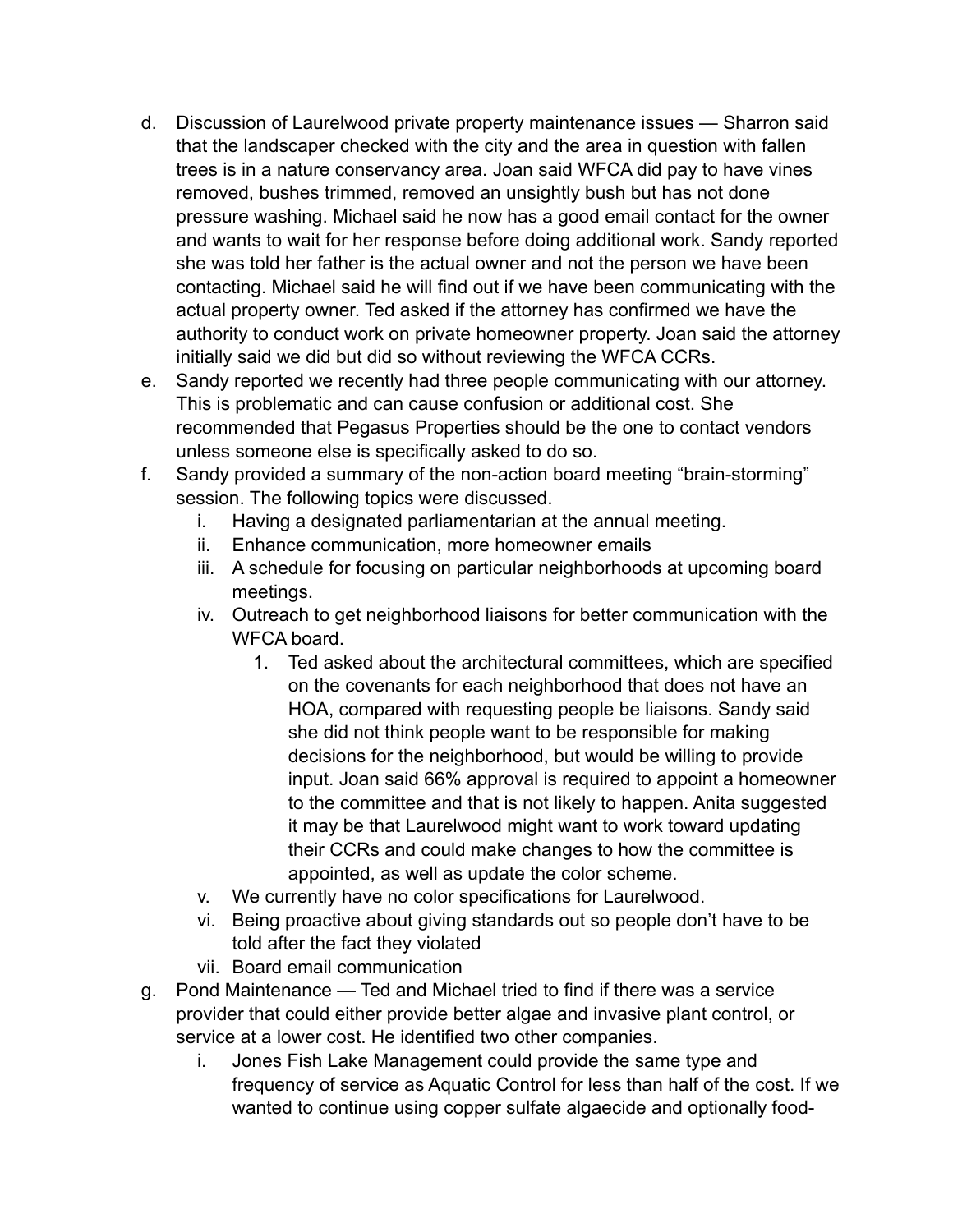grade dye, this company would bee a reputable and less expensive option.

- ii. Eco-Systems, Inc. proposed a hybrid approach that uses bacteria treatment to dissolve the material that encourages algae growth, as well as directly eating algae. For severe algae blooms lasting more than 5 days, surface algaecide would be used. The goal is to use it as little as necessary as it hampers the enzymes. Beyond controlling algae, this would improve the water ecosystem and gradually dissolve layers of muck that have been accumulating.
- iii. Because it was important to start treatment on schedule, Ted made a motion via email on March 31 that we accept the proposal from Eco-Systems, Inc. for \$6,920 to use a biological approach for algae control in 2022.

MOTION — Ted Boardman SECOND — Sandy Martin PASSED

- h. Digital Information Update Ted said rather than creating a video, he will post an article with brief instructions on how to limit how NextDoor communicates with individuals in Winslow Farm. Sandy mentioned the external request form has been posted on the website. Ted said he would post information provided by Eco-Systems, Inc. with details about the algae treatment program on the website.
- i. Board Vacancy Four homeowners have expressed interested in the open board position. Interview questions were developed so each individual could be asked the same questions. With multiple individuals applying, some method was needed to select one to appoint. Interviews will be conducted via Zoom.
- j. Common Area Landscaping, "Eyebrow" tree planting Joan recapped and said Nature's Link said the landscape island may only support two trees rather than three, and that is what Mary Beth Price was told in December. But Joan also said the new board would revisit in the spring. Mary Beth Price expressed concern that the tree that was planted with burlap and wire around the root ball. She also felt they scalped the ground around the curb so it was bare earth and have not weeded well, leaving "wild onions." She moved here in 2005 and felt it used to be a beautiful landscape island and it has not been maintained well.
- V. New Business
	- a. Gazebo Vandalism Michael reported Pegasus Properties has asked B&L to complete a repair of several broken spindles.
	- b. Sidewalk erosion in a small section along Wylie Farm Road near pond 4. Sandy said someone needs to look at it. Reporting it to the city was discussed as an option to explore.
	- c. Scheduling for joint HOA board meeting, and setting specific neighborhoods as topics at upcoming board meetings — Anita motioned over the next several months, we set up individual targeted conversations with the different neighborhoods and do one each month. Later in the year, we will have our joint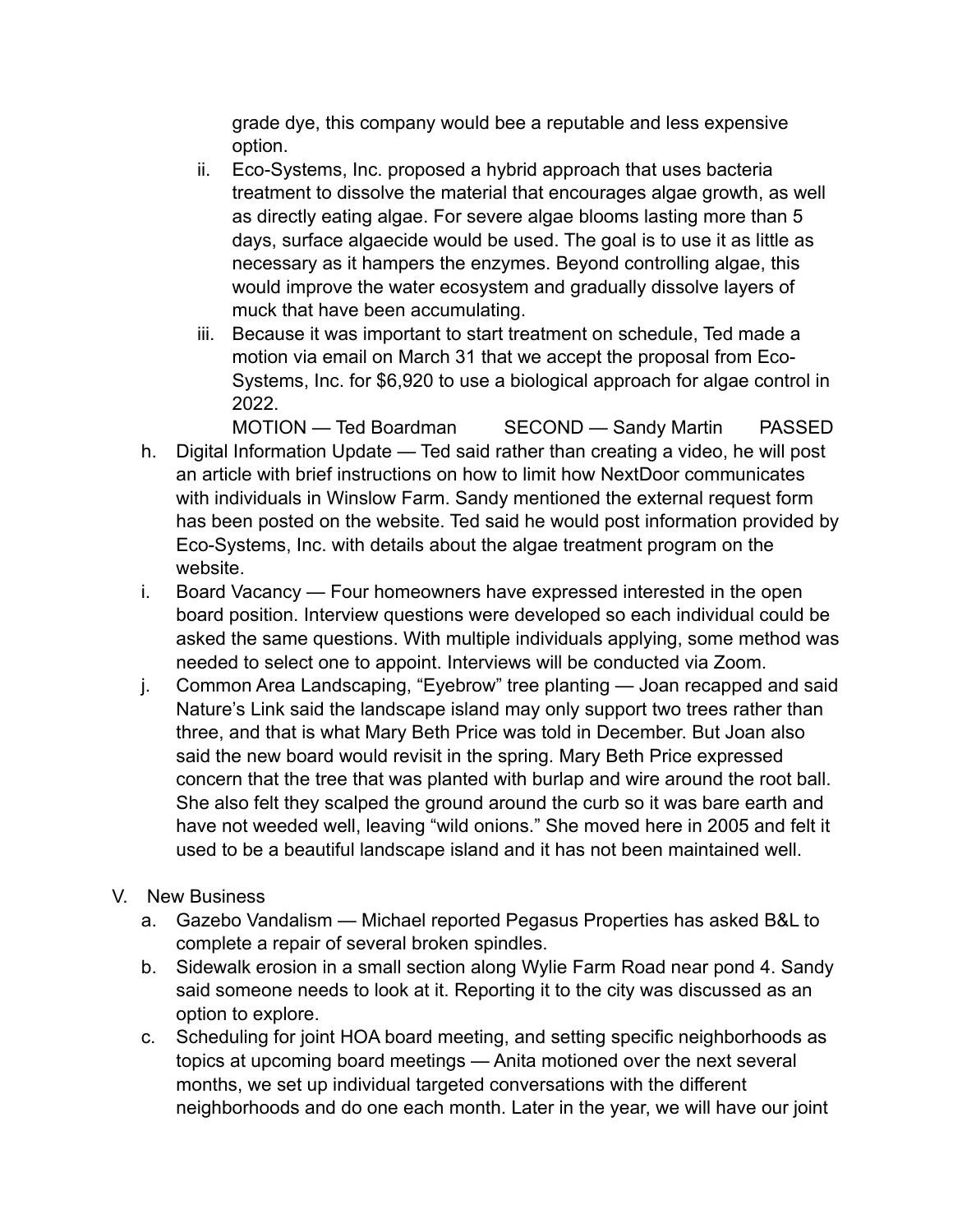board meeting with Moss Creek and Moss Creek Village, and another joint board meeting with the Bayberry HOA. and that we adopt Sandy's calendar for our meetings with the homeowner neighborhood groups over the next several months.

MOTION — Anita Douglas SECOND — Sandy Martin PASSED d. Private Property Maintenance Complaint Process — Sandy has drafted a proposal that specifies how the WFCA Board could respond to complaints about private property maintenance violations. She would like our attorney to review and approve it. After discussion, Sandy tabled taking action at this meeting on this.

- e. Spring Newsletter Sandy asked board members and homeowners to send her suggestions for items that should be included in a printed and mailed newsletter to be sent out in May.
- f. Fiber Optic Internet Deployment There are concerns that some owners have about the state their yard is in after work has been done. Sandy wondered if an online petition that could be forwarded to AT&T might get a response. She had not received a response in over a week to her request for information. Joan said she had a good contact with the board of public works and she would reach out to them. Sandy suggested our city council representative might be a good contact to get a response.
- VI. Board Member Comments
	- a. Ted said he ran our CCR documents through Acrobat Pro to make them searchable and accessible to people who use screen readers. He will post them on the website and this will help anyone who wants to do a text search in the documents to find something specific.
- VII. Homeowner Comments Comments were made regarding how to contact board members or neighborhood architectural committee members. Pegasus Properties will forward items from homeowners, and work with Ted and Sandy to investigate setting up email addresses for board members.
- VIII.Adjournment A motion to adjourn was made at 7:39 p.m. MOTION – Ted Boardman SECOND - Sandy Martin. Passed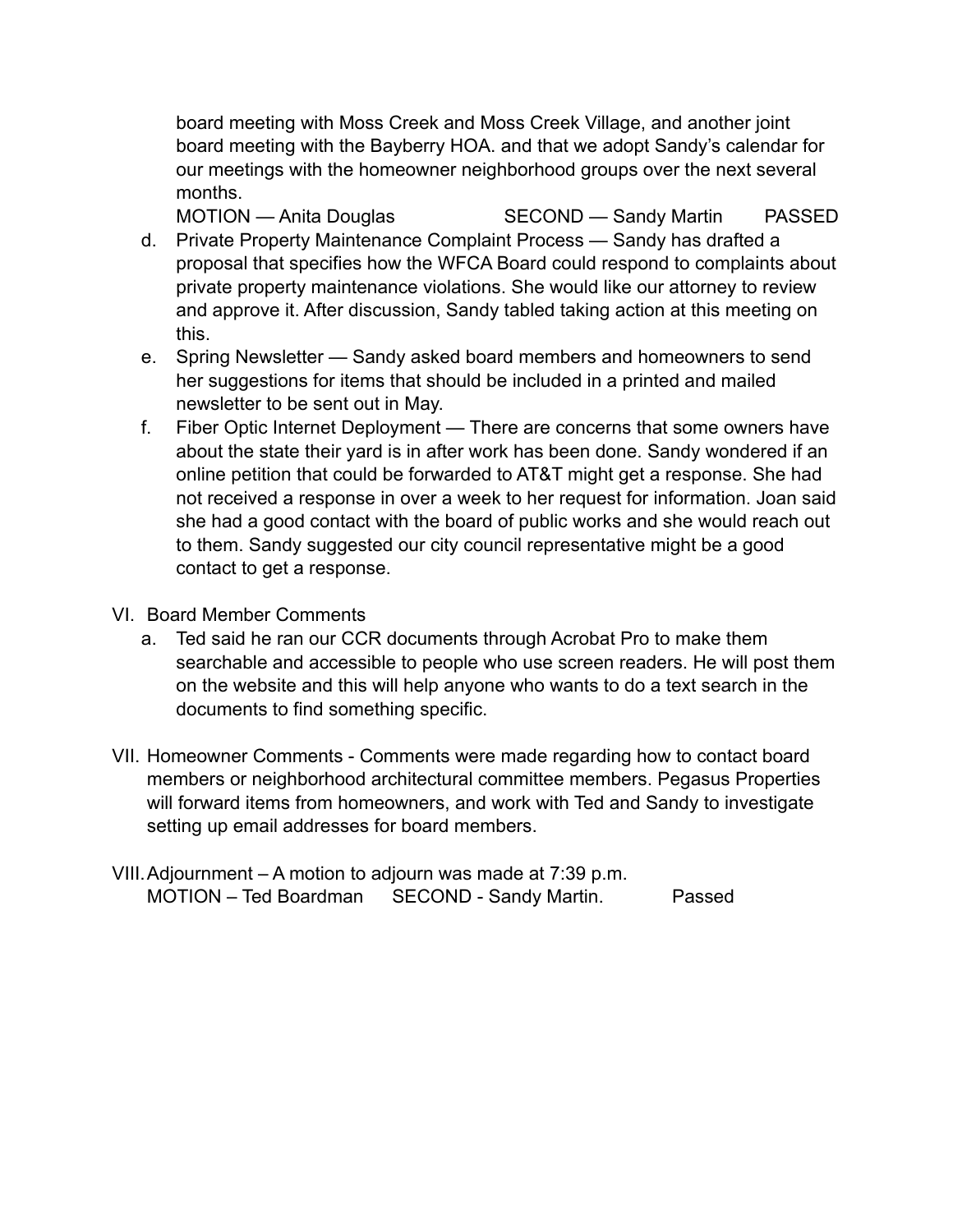From: Ted Boardman Subject: MOTION - Algae control contract for 2022 Date: March 31, 2022 at 3:47 PM To: Sandy Martin, Anita Douglas, Joan Freeman Cc: Pegasus Properties

[...] >>> MOTION: We accept the proposal from Eco-Systems, Inc. for \$6,920 to use a biological approach for algae control in 2022. <<<

Following section 3.11 of our Bylaws, as amended, if we wish to proceed with voting on this motion, each of you will need to provide written consent to the motion and sign that.

"Section 3.11. Informal Action of Directors. Action taken by a majority of the Directors without a meeting is nevertheless Board action if written consent to the action in question is signed by all of the Directors and filed with the minutes of the proceeding of the Board, whether done before or after the action is taken." […]

—Ted Boardman VP and Secretary, WFCA

From: Sandy Martin Subject: Re: MOTION - Algae control contract for 2022 Date: March 31, 2022 at 9:01 PM To: Ted Boardman, Anita Douglas, Joan Freeman Cc: Pegasus Properties

I assume you need a second to your motion. I second your recommendation: "We accept the proposal from Eco-Systems, Inc. for \$6,920 to use a biological approach for algae control in 2022"

Now that there is a second, I do have a question about how you have stated the recommendation. As stated it appears to limit the application to a "biological approach". and it would seem to prevent the chemical treatment to address the algae bloom issue. Is this what you meant to state or should it be amended to provide for the chemical treatment as needed to abate algae bloom?

I would recommend an addendum or clarification. Sandy

From: Anita Douglas Subject: Re: MOTION - Algae control contract for 2022 Date: April1,2022at10:45AM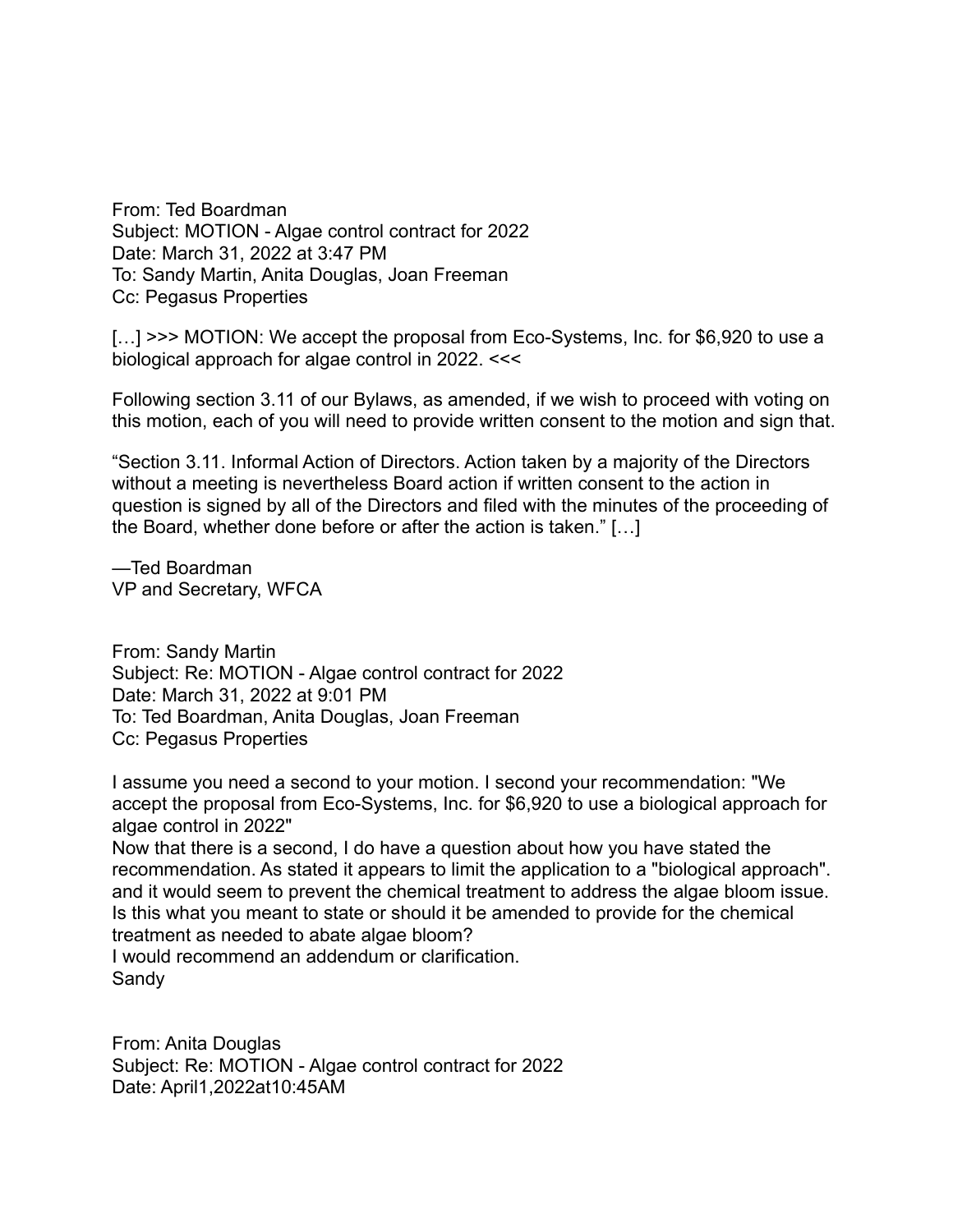To: Ted Boardman Cc: Sandy Martin, Joan Freeman, Pegasus Properties

I would support moving forward with contract with Eco-Systems. I consent to voting on this contract outside of our regular board meeting.

Anita Douglas

From: Joan Freeman Subject: Re: MOTION - Algae control contract for 2022 Date: April1,2022at11:31AM To: Ted Boardman, Anita Douglas Cc: Sandy Martin, Pegasus Properties

Eco-Systems is ok with me. I did note you said they would additionally chemically treat any acute algae blooms which occur despite their biological treatment.

I would also note that the "muck" is not only organic material, but inorganic sediment mud which has washed into the pond system over many years (a few feet of it in some cases) and would absolutely not be affected by any "biological treatment" whatsoever unfortunately....

Joan Freeman

From: Sandy Martin Subject: Re: MOTION - Algae control contract for 2022 Date: April1,2022at8:15PM To: tedboardman@yahoo.com

I would have felt more comfortable with the more inclusive statement, but I can accept your explanation that it is a motion to accept the contract and it does include algecide in the contract.

You have a vote of approval. What do you propose that is needed next?

S

-----Original Message----- From: Ted Boardman To: Sandy Martin Cc: Anita Douglas, Joan Freeman, Pegasus Properties Sent: Fri, Apr 1, 2022 2:56 pm Subject: Re: MOTION - Algae control contract for 2022

Sandy,

I also consent, and vote yes on the motion.